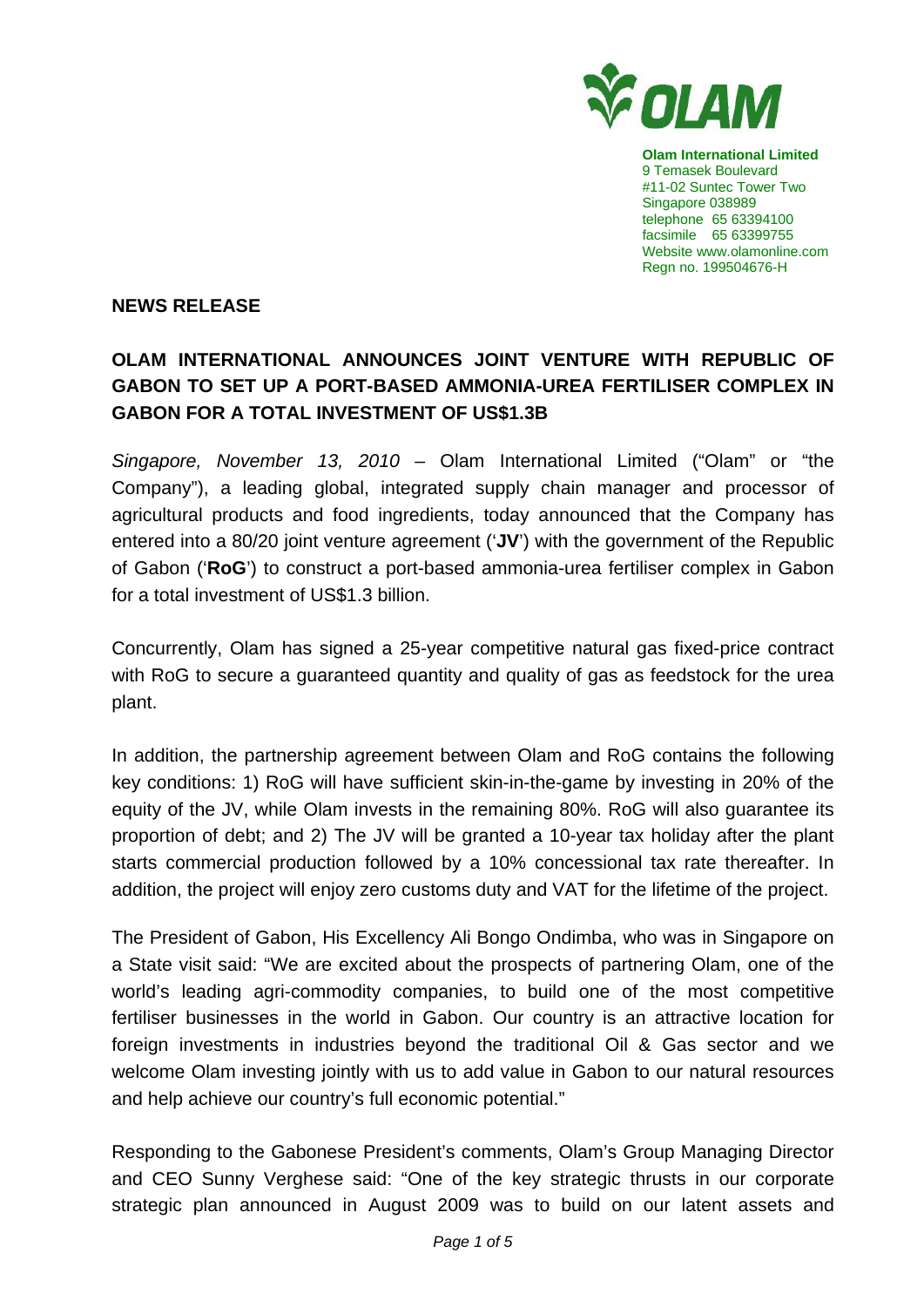

capabilities to enter into adjacent new businesses. As announced, we had identified fertiliser manufacturing and distribution as a new area for expansion, leveraging the strong relationships we have built with growers and farmers in the producing countries coupled with our own direct investments in upstream plantations and farming assets in Africa and other parts of the world.

"We believe that Africa, and Gabon in particular, offer the best prospects to set up a urea manufacturing facility due to long term availability of natural gas at competitive prices and access to key end-user markets. We have found Gabon to be the ideal location for putting up a new urea plant mainly because Gabon has one of the lowest cost natural gas reserves in the world, offers a strategic port-based location, and has a stable government with pro-business policies," he added.

The complex is targeted to commence operations by the first half of 2014 and run at a full capacity of 2,200 metric tonnes of ammonia and 3,850 metric tonnes of urea per day by FY2015, producing a total of 1.3 million metric tonnes of urea per annum.

### **Investment Rationale**

### *Fertiliser is a key yield lever to address the increasing global agricultural demand-supply imbalance*

Key industry trends in the agri-commodity sector indicate an increasing global demandsupply imbalance going forward. This trend is driven by rapidly increasing **demand** for agricultural commodities due to i) **rising population**, ii) **increasing food consumption** (with higher disposable incomes), iii) **shift in dietary habits to a more protein and fats-based diet that requires more feed grains**, and iv) **growing use of biofuels**, a new source of demand for agricultural raw materials. The **supply side** is constrained by i) **decreasing arable land**, ii) **impact of urbanisation** on arable land availability; iii) **shortage of water resources,** iv) **impact of climate change on crop production**; v) **logistics and infrastructure constraints**; and vi) **environmental constraints**. Fertiliser will be a key yield lever to alleviate this global agri demand-supply imbalance. Urea demand in particular is expected to grow at a CAGR of 3% going forward.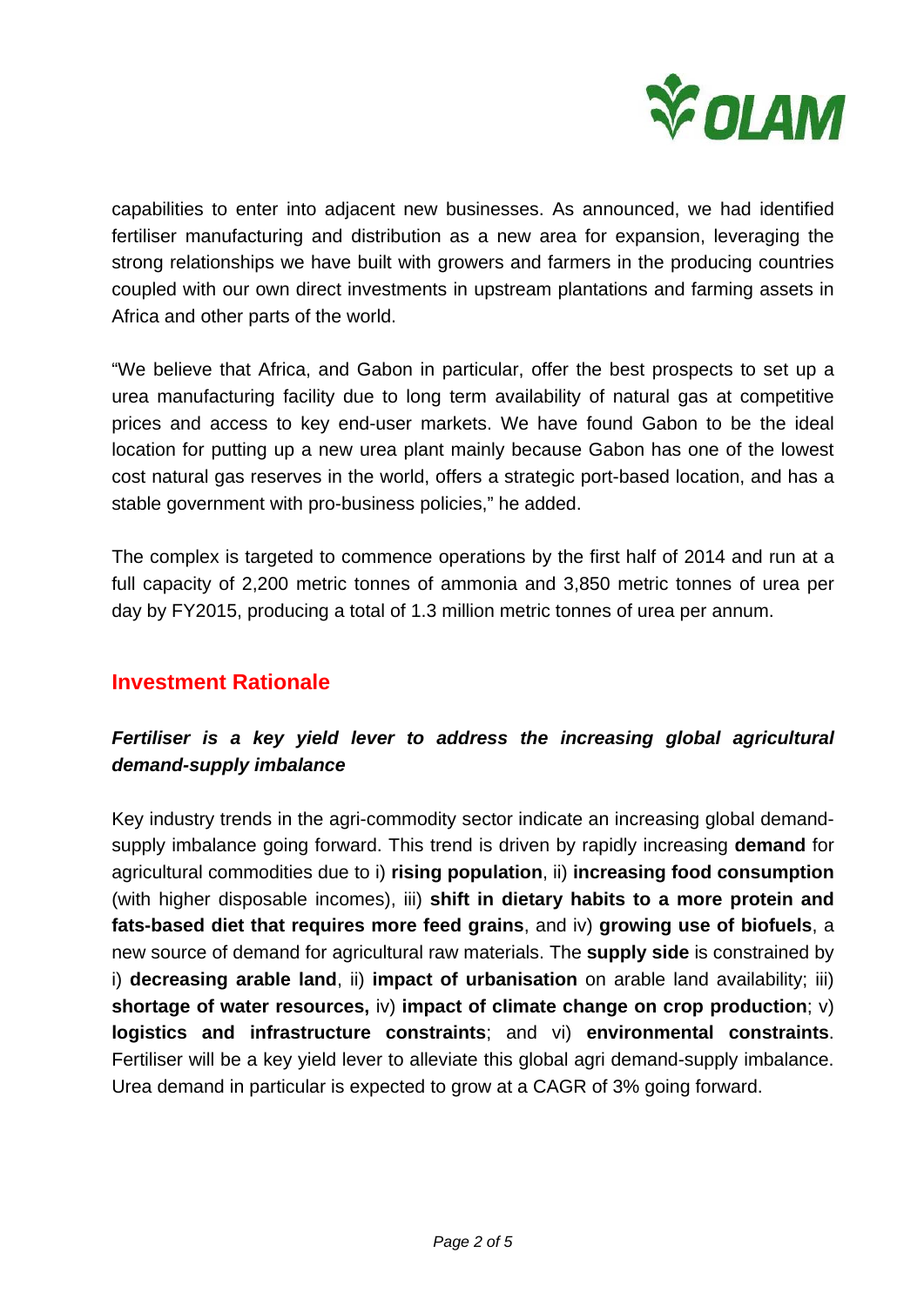

#### *Strong linkages with Olam's current businesses*

The Fertiliser business has strong linkages with Olam's core business. Olam is a focused agri-business company with a well balanced and diversified portfolio of 20 agricultural commodities. The Company has over 1.5 million direct grower relationships and privileged access to large state owned commodity boards that directly source fertilisers for onward supply to their grower base. Olam also has existing physical presence in critical fertiliser end-markets including the US, Latin America, West Africa and India which would be key markets for the proposed urea project. Participation in fertilisers will also cater to the Company's captive in-house demand from its growing participation in upstream plantation and farming businesses.

#### *Clear potential for sizeable, excess returns and sustained competitive advantage*

The key determinants of profitability for urea are access to i) **low-cost natural gas** (main feedstock), ii) **economies of scale**, iii) **favourable plant location** for logistics cost efficiencies and iv) **ease of market access**. This proposed urea project in Gabon scores favourably on all the above key success factors.

Through this partnership with RoG, Olam will be able to access guaranteed long term supply of low-cost natural gas and operate a large scale production facility, leading to economies of scale. A favourable port location granted by Gabon for building the urea complex reduces freight costs and provides the flexibility to readily ship either ammonia or urea based on market dynamics. Gabon's relative proximity, compared to the other main urea exporters to key markets (mainly US, Brazil and West Africa) also contributes to lower freight costs. The urea complex will benefit from these advantages to become one of the lowest cost production facility for urea globally, ensuring sizeable excess returns with a significant margin of safety.

The size-of-the-prize for this project is attractive and highly value accretive, with steady state EBITDA forecast to range between US\$300 million and US\$350 million, with expected EBITDA margins of over 70%, net profit margins in excess of 50%, equity IRR above 30% and with ROE estimated to be above 45%.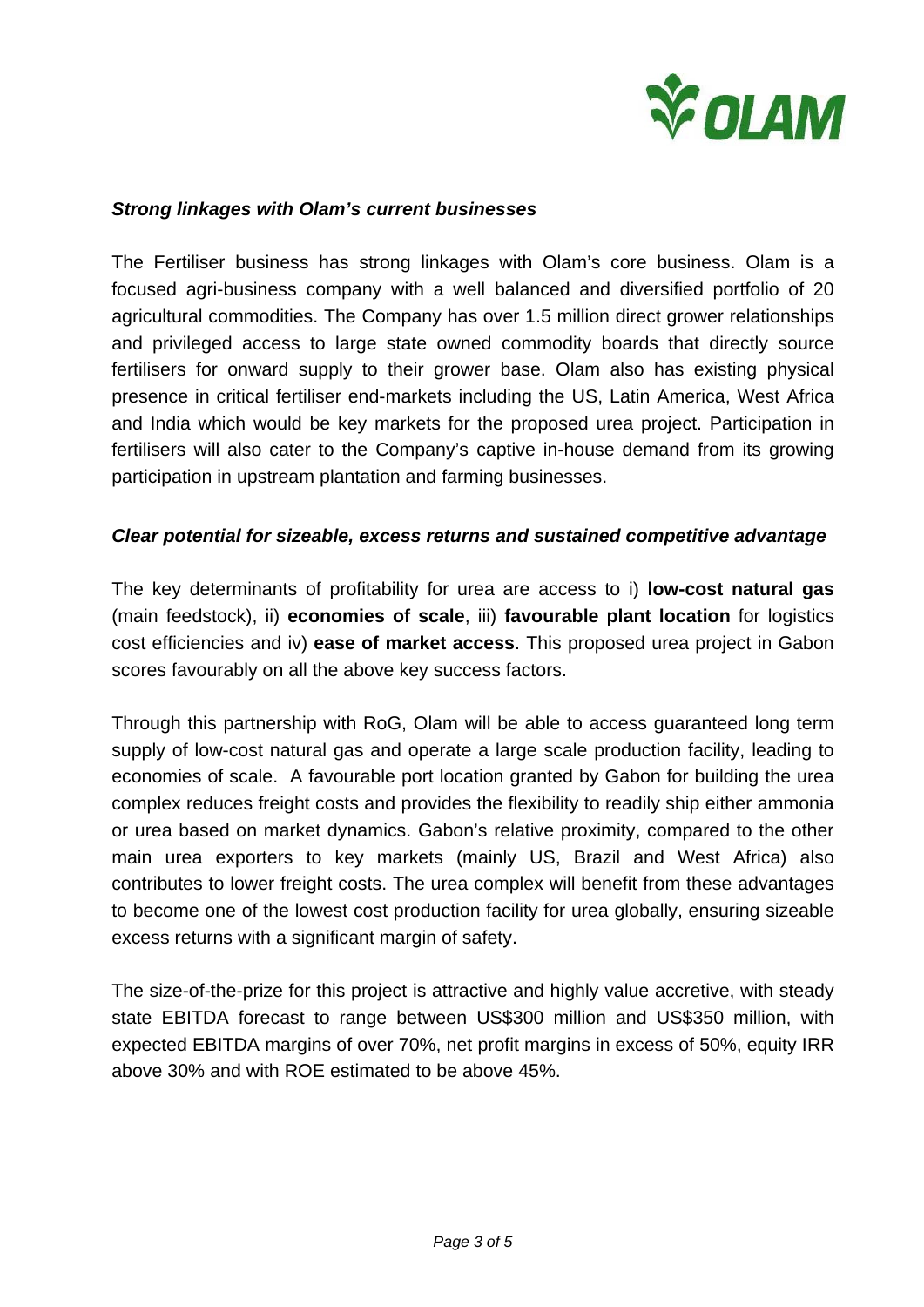

# **Financing**

The investment will be financed on a Debt/Equity ratio of 65:35. The debt portion estimated at US\$845 million is expected to be entirely funded through non-recourse debt financing at competitive terms. Olam's share of the equity investment (80% of total equity) is estimated to be US\$364 million, to be phased across the three-year development and construction period. Olam has options to either self-fund its portion of equity or partly sell down the investment through a partial sale to strategic or financial investors.

## **Risks and Mitigating factors**

The risks to these financial returns have been clearly identified and the Company has developed plans to address them. Olam has more than a decade of experience on the ground in Gabon and a strong working relationship with the host government there. In accordance to Olam's usual practice for large projects, Olam will seek protection through Political and Sovereign Risk Insurance (PRI) in the London insurance market and in addition, will also seek a Multilateral Investment Guarantee Agency (MIGA) risk insurance to manage country risk exposure.

Execution risks will be managed by selecting proven and time-tested ammonia and urea manufacturing technologies and engaging leading EPC contractors for turnkey construction. In addition, the Company has already assembled a highly qualified team of fertiliser experts with more than 100 years of combined execution experience. Marketing off-take risks are expected to be limited as several potential companies have already expressed interest and more are expected to follow as the project progresses and production comes onstream.

This investment is subject to certain closing conditions including shareholder approval if required and securing financial closing on acceptable terms.

. . . . .

#### *Note:*

*This release should be read and understood only in conjunction with the Olam International Limited's presentation slides on the same subject lodged on SGXNET on November 13, 2010.*